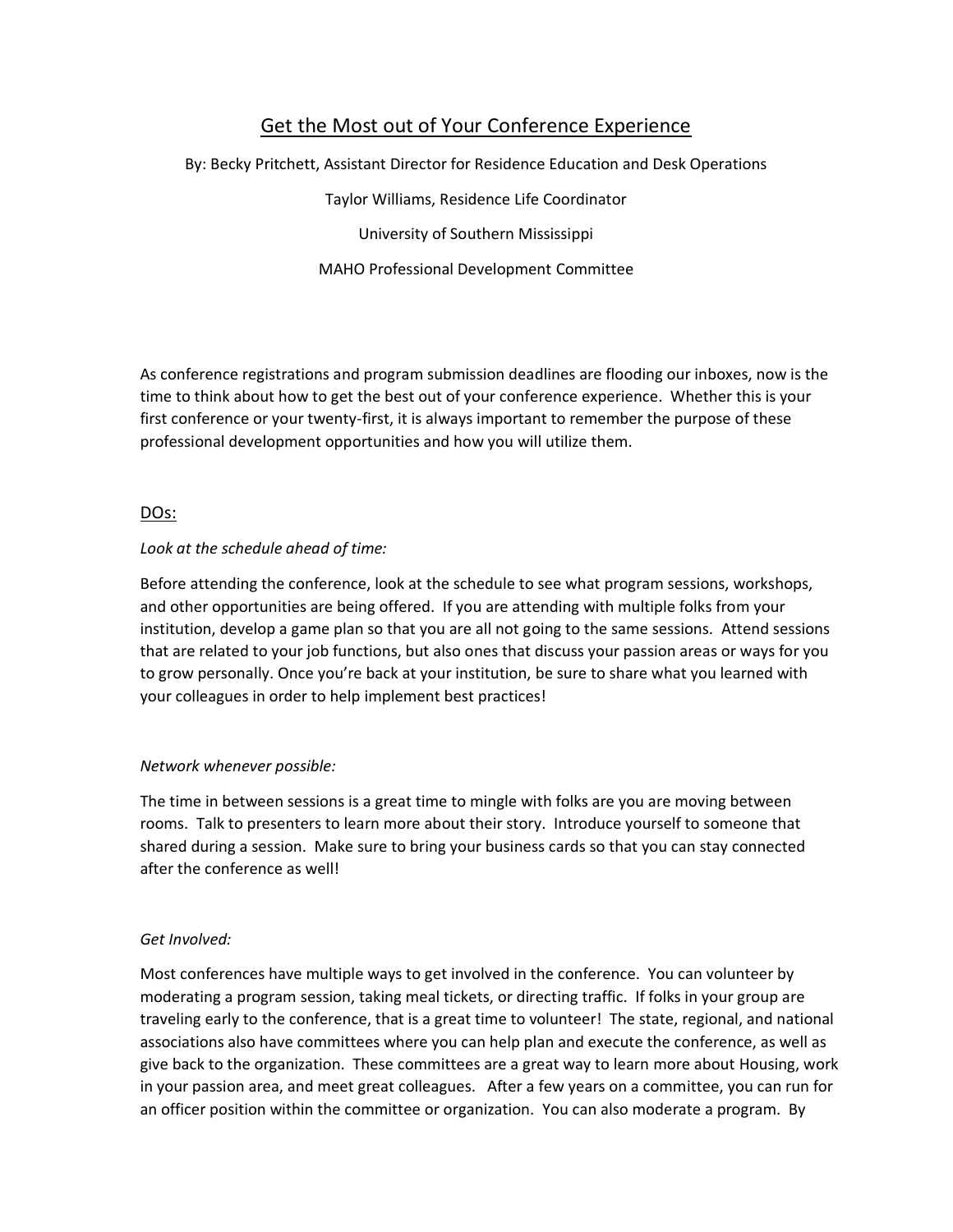moderating a program, you are assisting the Program Committee ensure that the educational sessions are running smoothly, and that attendees give their feedback. (And you can ensure that you get to attend a popular session!)

#### *Visit the Corporate Partner Area*

You may or may not have buying power, but one day you might. Corporate Partners want to talk to Housing professionals on all levels. They want to know what current residents want and need and you can provide that insight. The Corporate Partner area is also a great space to learn about different products. You never know where Housing can lead you, and the Corporate Partners may have the perfect tool you need in your next position. And let's be honest, there is some great swag... but do not just grab swag and run. At least say thank you and talk for a few moments with the representatives.

# DON'Ts:

#### *Forget where you are:*

Housing is the biggest small town you will ever be in. Folks know lots of people from many institutions, so be careful what you say and where you say it. We never want to criticize other institutions, professionals, or corporate partners in public. That includes elevators and restaurants around the city. If you need to talk to someone, do it professionally, and in private.

# *Have TOO much fun:*

Depending on the conference, there could be one or more events that have alcohol. Remember that you are representing your professional self and your institution. Do not have too many alcoholic beverages or let loose too much. You need to always be in control of how you represent yourself. This also means getting sleep throughout the conference. While you may want to go explore the night life, set a time for when you will return back to the hotel. You don't want to look rough the next morning at the early sessions or sleep through half the conference because you overdid it.

# *Disrespect Presenters*

Putting together a conference presentation takes time, which is a precious commodity at work. If you go to a session, be present in body and mind. Just like we ask our students, remember to stay off your cell phones as much as possible. We all know that work is still happening back home. If you must take a call or do some work, excuse yourself quietly and go into the hallway to do so. Also make sure to actively listen to the material. Take some notes, participate in the conversation, and do not take a nap.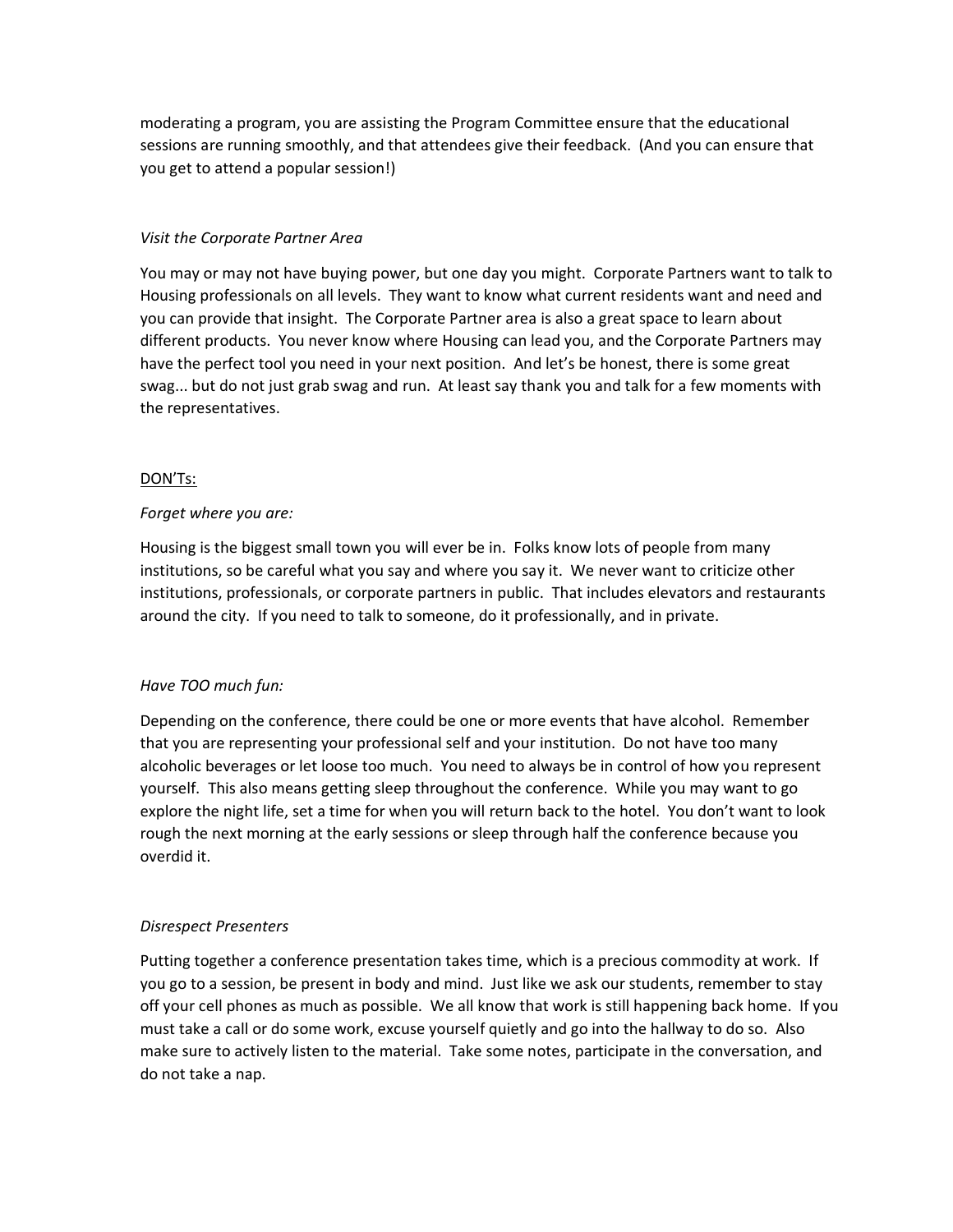# *Keep the information to yourself:*

Your institution is probably paying for you to attend the conference, so you need to take back some information to your department. At your next staff meeting, take some time to let others know what you learned. Send an email to others that may want to hear about your new knowledge. If you received presentations, forward them on to your colleagues. Make sure you help others grow as professionals.

# *Put the Information on a Shelf:*

You missed three days of work and now you have so much email to catch up on! Don't forget to take some time to reflect on your professional development experience. Make or update your goals to reflect new information you received. Plan to do learn more in areas of interest. Just don't put all the pamphlets, print outs, and notes on shelf to be forgotten.

Now that you have some DOs and DON'Ts, make sure that you know what conferences are out there (because there are a lot!)

# *Common Housing Conferences*

- MAHO: Mississippi Associate of Housing Officers
	- o Usually held in November
	- o 2018- University of Southern Mississippi | November 6-8
	- o <https://www.mahoconnect.com/>
- SEAHO: Southeastern Association of Housing Officers
	- o Usually held late February/early March
	- o 2019- Jacksonville, Florida | February 26-March 1
	- o [https://www.seaho.org](https://www.seaho.org/)
- ACUHO-I: Association of College and University Housing Officers- International
	- o Usually held in June
	- o 2019- Toronto, Canada | June 22-25
	- o ACUHO-I also has job specific conferences in October
		- **Business Operations, Academic Initiatives, and Housing Facilities**
	- o [https://www.acuho-i.org](https://www.acuho-i.org/)

# *Other Association Conferences that may be of interest*

- ASCA: Association for Student Conduct Administrations
	- o <https://www.theasca.org/>
- AFA: Association for Fraternity/Sorority Advisors
	- o <https://www.afa1976.org/>
- NASPA: National Association of Student Personnel Administrators
	- o <https://www.naspa.org/>